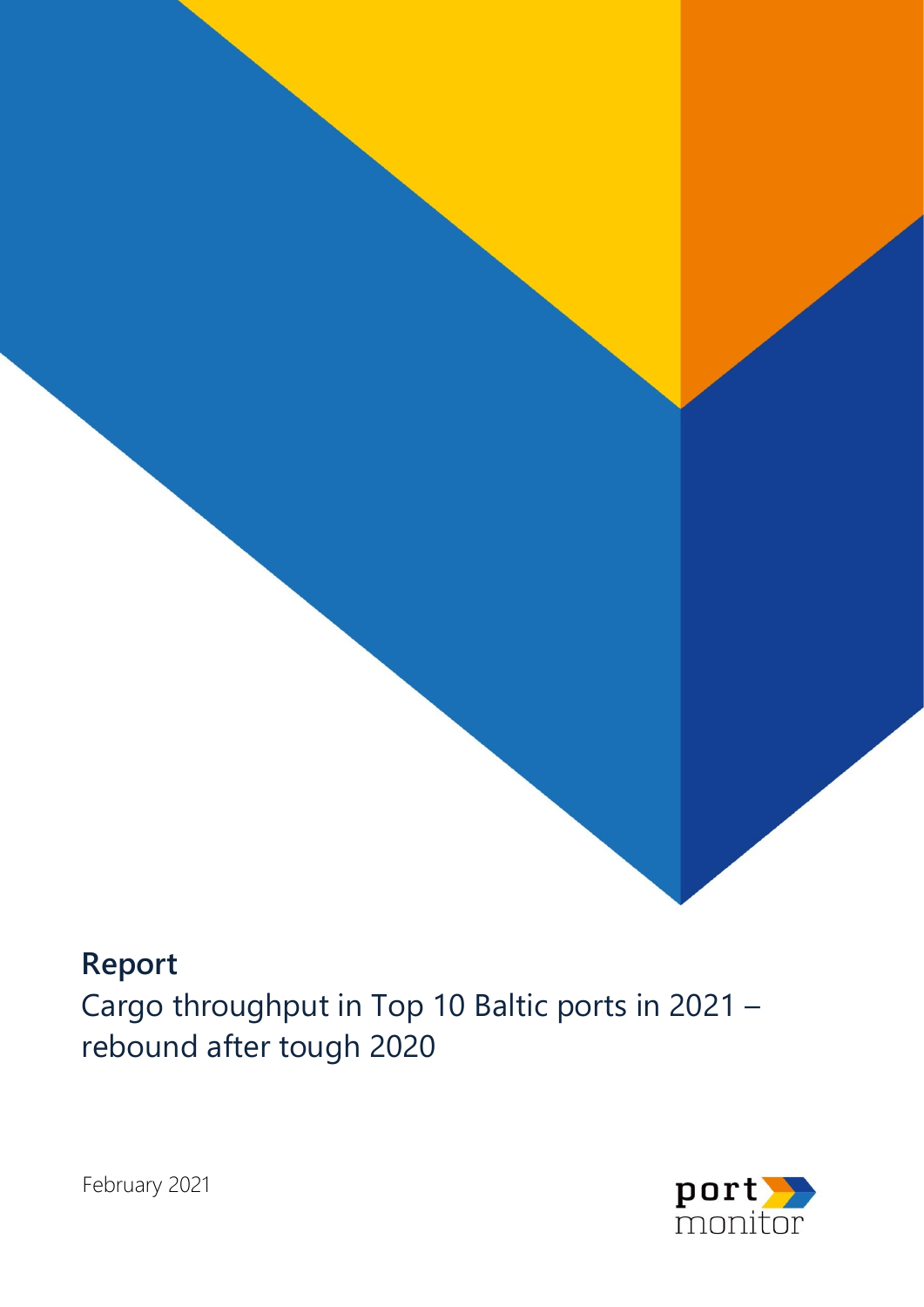# **Total cargo turnover in Top 10 Baltic ports**

In 2021, the total throughput of the Top 10 Baltic ports increased by **5.21%** to the level of **471.1 million tonnes** in comparison to 2020. The total result of analysed seaports is also 1.57% higher than in the last year before the Covid-19 pandemic - Table 1.

The leading ports in the Baltic Sea are Russian ports. Russian ports had a 47% share in the total cargo turnover of the Top 10 Baltic Ports in 2021.

The leading position is occupied by **Port Ust-Luga**, where general cargo handling increased by 12% yoy, with a significant increase in cargo transported by ferries (+96.6 thou. tonnes +9% yoy). The increase was also recorded in handling of crude oil (+5% yoy) and petroleum products (+4% yoy). In the **Port of St. Petersburg**, handling of general cargo also increased (+13% compared to 2020). Both ports recorded an increase in turnover of coal and coke (+11% yoy in each port). During 2020, global demand for coal diminished by 4.4% in comparison to 2019, but the values in 2021 showed an increase due to economic recovery (+6% yoy).

For the first time, the third position is occupied by the **Port of Gdansk**. Annual cargo turnover in Port of Gdansk exceeded 53 million tonnes in 2021. The port recorded significant increases in the handling of liquid fuels (+37.9% yoy), grain (+7.6% yoy) and general cargo (+5.5% yoy). Other Polish ports, ranked in 7th and 9th position, were also characterized by increases in cargo handling. In the Port of Szczecin - Swinoujscie, the total cargo throughput amounted to 33.2 million tonnes. The turnover decreased only in 2 cargo groups: other bulk (-5.2% yoy) and grain (- 4.8% yoy). Cargo handling results in the Port of Gdynia were record-breaking in 2021. The port recorded an impressive increase in the handling of liquid fuels (+0.7 million tonnes, +42% yoy), as the result of the expansion of the fuel terminal in Gdynia Debogorze.

In **the Port of Primorsk**, the turnover of crude oil increased by 9%, reaching 36.3 million tons. Moreover, handling of crude oil products amounted to 16.6 million tons (+4% compared to 2020). In 2021, cargo handling in the port did not reach the pre-pandemic results. It is worth notice, that 2019 was a record year for the Port of Primorsk, due to high crude oil turnover (47.5 million tonnes in 2019).

According to the data of the International Energy Agency (IEA), due to the reduction in the activity of enterprises caused by the Covid-19 pandemic, the demand for oil in 2020 decreased by 8.6% compared to 2019. In 2021, a recovery in this sector was visible - according to preliminary estimates, the daily oil demand increased by over 5% yoy. According to forecasts, in 2022 the global oil demand is expected to exceed the pre-pandemic values.

Increases in total turnover were also recorded in the **Port of Rostock** (+3.6 million tonnes, +14.26% yoy) and the **Port of Tallinn** (+1 million tonnes, 5% yoy). For the Port of Rostock, the figures in 2021 were record-breaking. The largest increases were recorded in the handling of crude oil and diesel oil (+27% yoy), general cargo (+12% yoy) and ro-ro cargo (+18% yoy).

At the **Port of Tallinn**, liquid bulk cargo has the largest share in total throughput. In 2021 there was a slight decrease in the handling of liquid bulk (-3% yoy). A slight decline in this cargo group was compensated by increases in ro-ro (+16.6% yoy) and dry bulk turnover (+6.3% yoy).

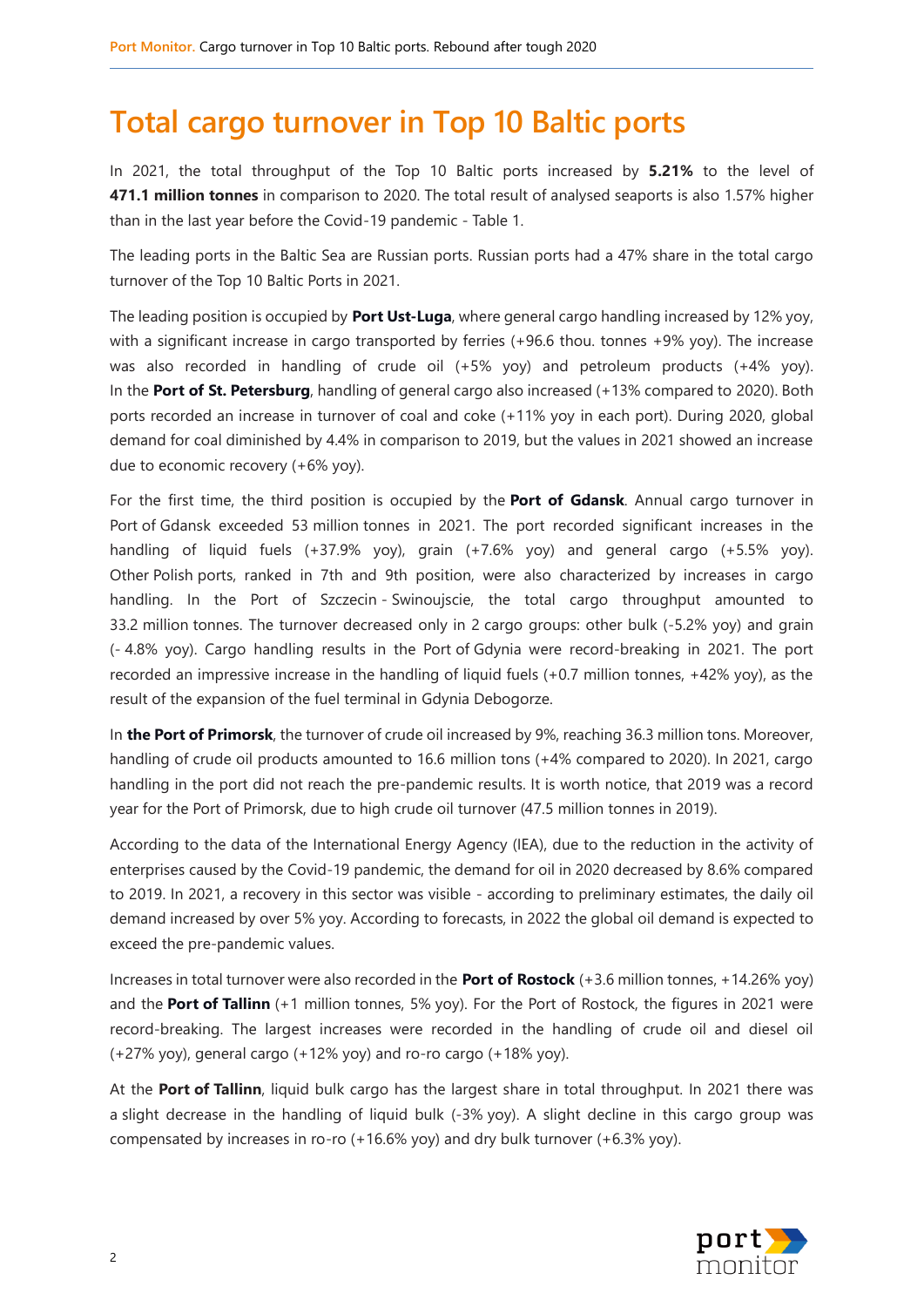The decrease in the **Port of Klaipeda** (-2.2 million tonnes, -4.54% compared to 2020) is the result of the geopolitical situation – in 2021, the Port of Klaipeda lost supplies of some Belarusian petroleum products and fertilizers. It had a significant impact on port turnover.

In the **Port of Gothenburg**, there was a one-digit decrease in cargo turnover (-2.64% yoy) due to the reduced export of crude oil and energy products. Declines in these groups were to some extent compensated by significant increases in a container and ro-ro cargo handling.

| No. |                          | 2019    | 2020    | 2021     | <b>Change</b><br>2021/2020 | <b>Change</b><br>2021/2019 |
|-----|--------------------------|---------|---------|----------|----------------------------|----------------------------|
| 1.  | Ust-Luga                 | 103 852 | 102 602 | 109 377  | 6.60%                      | 5.32%                      |
| 2.  | St. Petersburg           | 59 879  | 59 884  | 62 031   | 3.58%                      | 3.59%                      |
| 3.  | Gdansk                   | 52 154  | 48 038  | 53 213   | 10.77%                     | 2.03%                      |
| 4.  | <b>Primorsk</b>          | 61 024  | 49 302  | 52 998   | 7.50%                      | $-13.15%$                  |
| 5.  | Klaipeda                 | 46 260  | 47 790  | 45 619   | $-4.54%$                   | $-1.39%$                   |
| 6.  | Gothenburg               | 38 900  | 37 900  | 36 900   | $-2.64%$                   | $-5.14%$                   |
| 7.  | Szczecin-<br>Swinoujście | 32 175  | 31 178  | 33 220   | 6.55%                      | 3.25%                      |
| 8.  | <b>Rostock</b>           | 25 700  | 25 100  | 28 680   | 14.26%                     | 11.60%                     |
| 9.  | Gdynia                   | 23 957  | 24 662  | 26 686   | 8.21%                      | 11.39%                     |
| 10. | <b>Tallinn</b>           | 19 9 31 | 21 3 27 | 22 3 9 7 | 5.02%                      | 12.37%                     |
|     | <b>Total</b>             | 463 832 | 447 782 | 471 121  | 5.21%                      | 1.57%                      |

**Table 1. The volume of cargo handled in the Top 10 Baltic ports in 2019-2021 [thou. tonnes]**

*Source: Actia Forum based on ports' data*

# **Containers**

Despite various difficulties that took place in 2021 on the global container market (obstruction of the Suez Canal, shortage of containers on the global market, as well as high freight rates), the volume of container turnover in the Top 10 Baltic container ports in 2021 increased by **4.56%** in comparison to 2020 (Table 2). In total, the busiest ports in the Baltic handled 9.2 million TEU, which indicates an increase also in comparison to the record-breaking 2019.

In 2021, the annual container turnover of the Port of Gdansk was for the first time the highest in the Baltic. **Port of Gdansk** occupied the leading position in container handling, with an increase of over 10% compared to 2020. In August 2021, the port gained a new feeder connection - the Fields operator's ships call twice a week as part of the Gdansk - Liepaja (Latvia) connection.

**Port of St. Petersburg**, for the third year in a row, recorded a decrease in cargo turnover. The figures for 2021 present a deepening of the decline to 8% compared to 2019.

The increase in container handling in the **Port of Gdynia** (+8.93% yoy) was influenced by the launch of a new feeder and deep-sea connections. In 2021, the Port of Gdynia gained a connection with Port of Hamburg and Port of Bremerhaven operated by Maersk, the weekly Gdynia-Oslo-Klaipeda connection operated by Viasea, as well as two connections with the United Kingdom: operated by Unifeeder and Containerships.

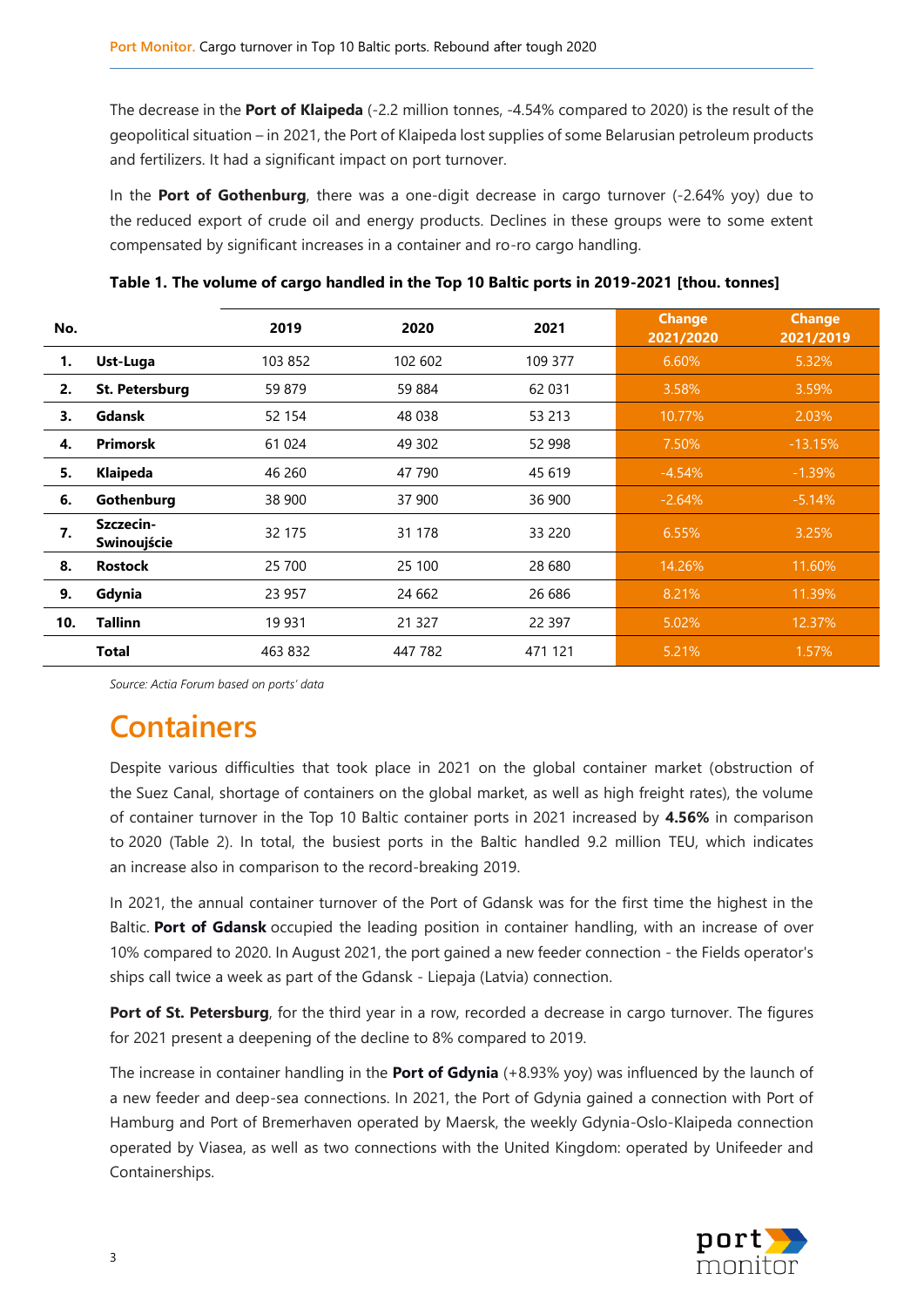Also, ocean-going vessels will call the Port of Gdynia as part of the connection with Tunisia, India and Pakistan operated by MSC and the transatlantic connection with the ports of North America operated by Hapag-Lloyd.

Container turnover in the **Port of Gothenburg** increased both in the difficult year 2020 and in 2021. Last year, the port recorded a result of 828 thousand TEU (an increase of 6.7% yoy). For the Port of Gothenburg, this is the largest increase since 2015.

The **Port of Aarhus** recorded a significant increase. Over the last five years, container handling increased by 58%. The high dynamics of growth in 2021 are due to increased handling of reefer containers (+7% yoy). Due to problems with pork production in China, large quantities of pork have been exported to Asia via the Port of Arhus for some time.

A single-digit increase in container turnover took place at the Port of Klaipeda (+4.66% yoy), but the port has not yet returned to the figures of container throughput from the time before the pandemic.

Declines in Finnish ports are the result of a worldwide shortage of shipping containers. At the **Port of Helsinki**, the handling of empty containers decreased by more than 25% compared to 2020. Moreover, in 2021, transit to Russia decreased, which was noticed in the transhipments at the **Port of HaminaKotka**. Transit traffic accounts for approximately 15% of the port's container turnover. In 2021 transhipments decreased by 13% compared to 2020.

The impressive growth in **Port of Kaliningrad** is due to the development of multi-modal (sea-land) container rail connections on the China-Europe line. During the last two years, new container connections with European ports have been launched (including the connection with the Port of Immingham in Great Britain). In October 2021, a new railway terminal with a capacity of 450 000 TEU, dedicated to handling containers in transit traffic between Europe and Asia was opened.

In the **Port of Riga**, container handling decreased both in the segment of loaded (-8.8% yoy) and empty containers (-7% yoy).

| Lp. |                       | 2019          | 2020        | 2021      | <b>Change 2021/2020</b> | <b>Change 2021/2019</b> |
|-----|-----------------------|---------------|-------------|-----------|-------------------------|-------------------------|
|     | Gdansk                | 2 0 7 3 2 1 5 | 1923 785    | 2 117 829 | 10.09%                  | 2.15%                   |
| 2.  | <b>St. Petersburg</b> | 2 2 2 1 7 2 4 | 2 0 9 6 4 9 | 2 042 358 | $-2.73%$                | $-8.07\%$               |
| 3.  | Gdynia                | 896 968       | 905 121     | 985 919   | 8.93%                   | 9.92%                   |
| 4.  | Gothenburg            | 772 000       | 776 000     | 828 000   | 6.70%                   | 7.25%                   |
| 5.  | Aarhus                | 589 486       | 657 786     | 718 000   | 9.15%                   | 21.80%                  |
| 6.  | Klaipeda              | 703 000       | 640 148     | 666 775   | 4.16%                   | $-5.15%$                |
| 7.  | HaminaKotka           | 677 603       | 621 402     | 593 550   | $-4.48%$                | $-12.40%$               |
| 8.  | <b>Helsinki</b>       | 533 983       | 509 099     | 466 658   | $-8.34%$                | $-12.61%$               |
| 9.  | Kaliningrad           | 324 172       | 281 249     | 437 190   | 55.45%                  | 34.86%                  |
| 10. | Riga                  | 466 890       | 453 577     | 415 644   | $-8.36%$                | $-10.98%$               |
|     | <b>Total</b>          | 9 259 041     | 8867816     | 9 271 923 | 4.56%                   | 0.14%                   |

### **Table 2. The volume of containers handling in TOP 10 Baltic container ports in 2019-2021 [TEU]**

*Source: Actia Forum based on ports' data*